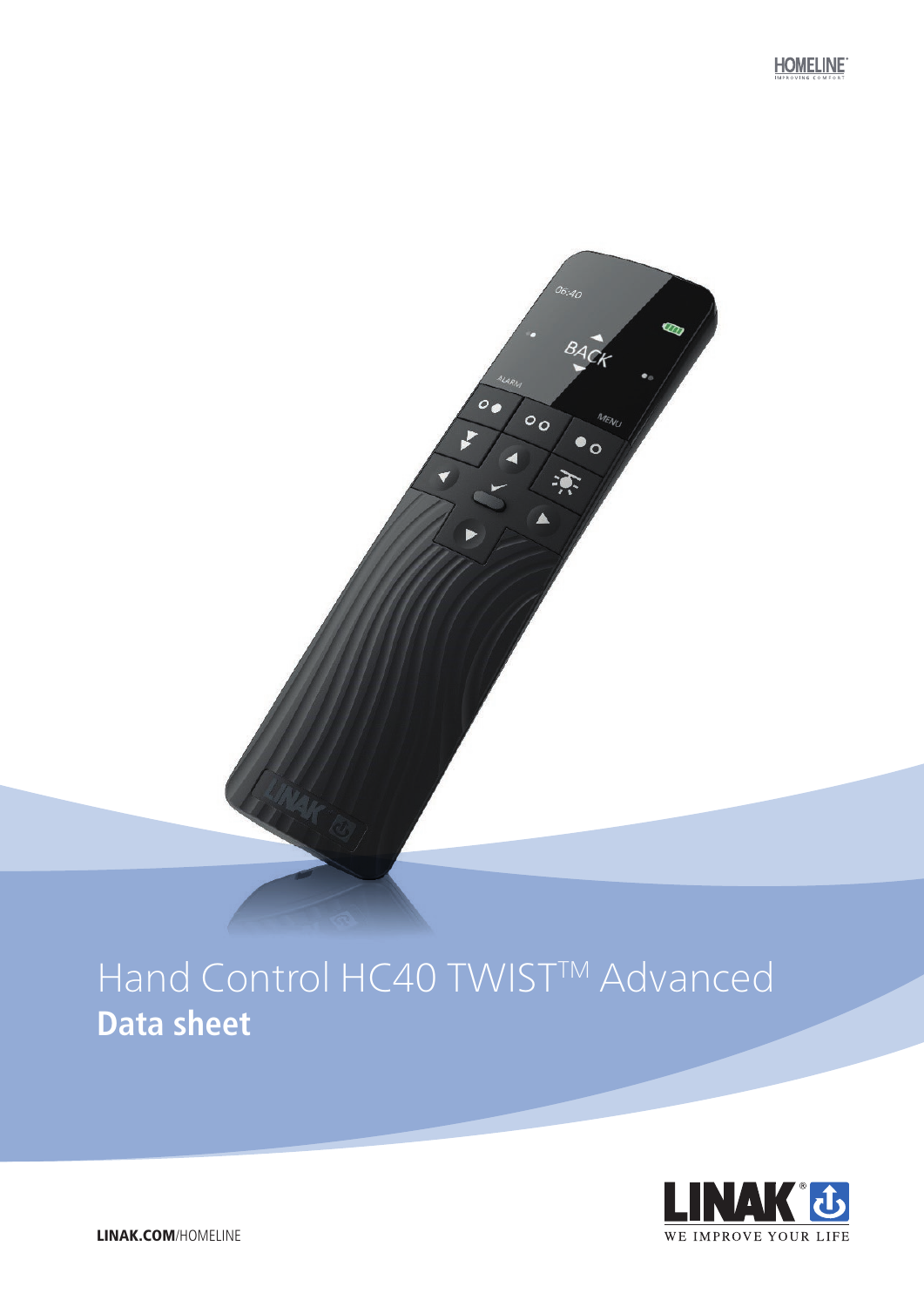# HC40 TWIST™ Advanced

The Hand Control HC40 TWIST™ for the operation of electric adjustable beds is designed to match modern bedroom interior with features that eliminate the need for multiple bedside devices. No matter how many motors, favourite positions and massage options the bed offers, the design of this remote control remains clean.

The HC40 TWIST™ fits ergonomically well in the hands of both righthanders and left-handers. Hold it and you will experience how natural and relaxed the position of your hand is when controlling the bed. Reference lines on the back and concave and convex buttons on the front ensure one-grip-reach-all-buttons and an easy orientation of the remote.

The control is designed for day and night use. The screen brightness adjusts to the surroundings, dimming the light at night, if the user wants to check the time. Shake it sideways twice to illuminate a torch that guides the way in the dark. Set an alarm and wake up quietly the next morning by a vibrating massage - leaving your partner undisturbed. Grab the remote to stop the alarm and get a personalised good morning greeting. Set the top row buttons to have the favourite features accessible with a single click.

The HC40 TWIST™ is developed for easy customisation. Get your own logo as the start-up screen and let your brand be the first thing, the user meets. Customise the colour or surface and make a unique offering for a specific brand or bed series.



### **Features:**

- Unique design
- Control up to four references (back, leg, foot and neck as standard)
- Save up to four favourite positions
- Control up to two massage references (back and leg as standard)
- Three shortcut buttons: save the most used functionalities to be only one click away
- Time & day displays by movement of the hand control
- Alarms: set up to three alarms and massage motors work as a wake-up
- Simultaneous drive down
- Button for Under Bed Light
- Torch; enabled by shaking the remote sideways twice
- Four-level battery indicator and notification when batteries must be changed
- Notifications: "HAVE A NICE DAY" and "GOOD MORNING"
- Key in name and get personalised notifications
- Plastic parts black (RAL 9005)
- Factory reset
- Available in ten languages (English, French, Spanish, German, Swedish, Danish, Korean, Chinese, Finnish, Norwegian)
- Two AAA changeable batteries (not included)
- Delivered in a fabric bag
- PVC-Free™

# **Options:**

- Customise print on keypad
- Customise logo on battery cover
- Customise battery cover colour
- Customer logo in display
- One-click drive on favourite positions and 'simultaneous drive down' button (Impulse drive)
- Sleep timer: Set a timer to let the bed move to sleeping position
- Accessory: Stand to place the HC40 on the bed side table

### **Usage:**

- Compatible with LINAK Bluetooth® actuator systems
- Battery life with 2 minutes use per day: six months
- Complies with FCC and IC
- Complies with UL 962, EN 62368-1, KC and RCM
- Operation temperature: 5 to 40 °C
- Storage temperature: -10 to +50 °C

# **Compatibility:**

The HC40 TWIST™ Advanced is compatible with:

- TD4 Advanced
- TD5 Advanced
- CBH Advanced using BLE2LIN002
- LA18 IC Advanced
- $\bullet$  KA20 IC

### LINAK.COM/HOMELINE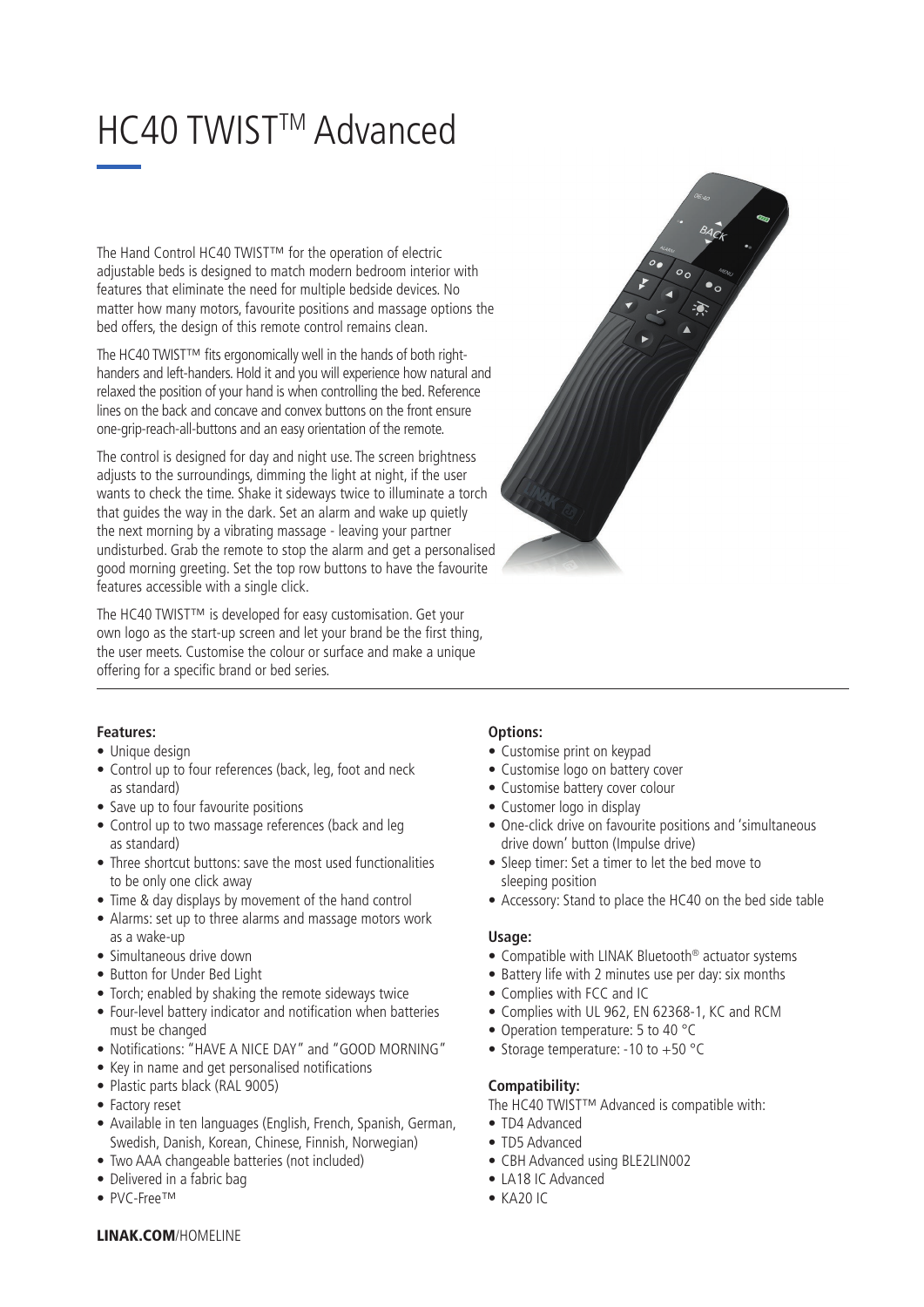

# **Dimension drawing**



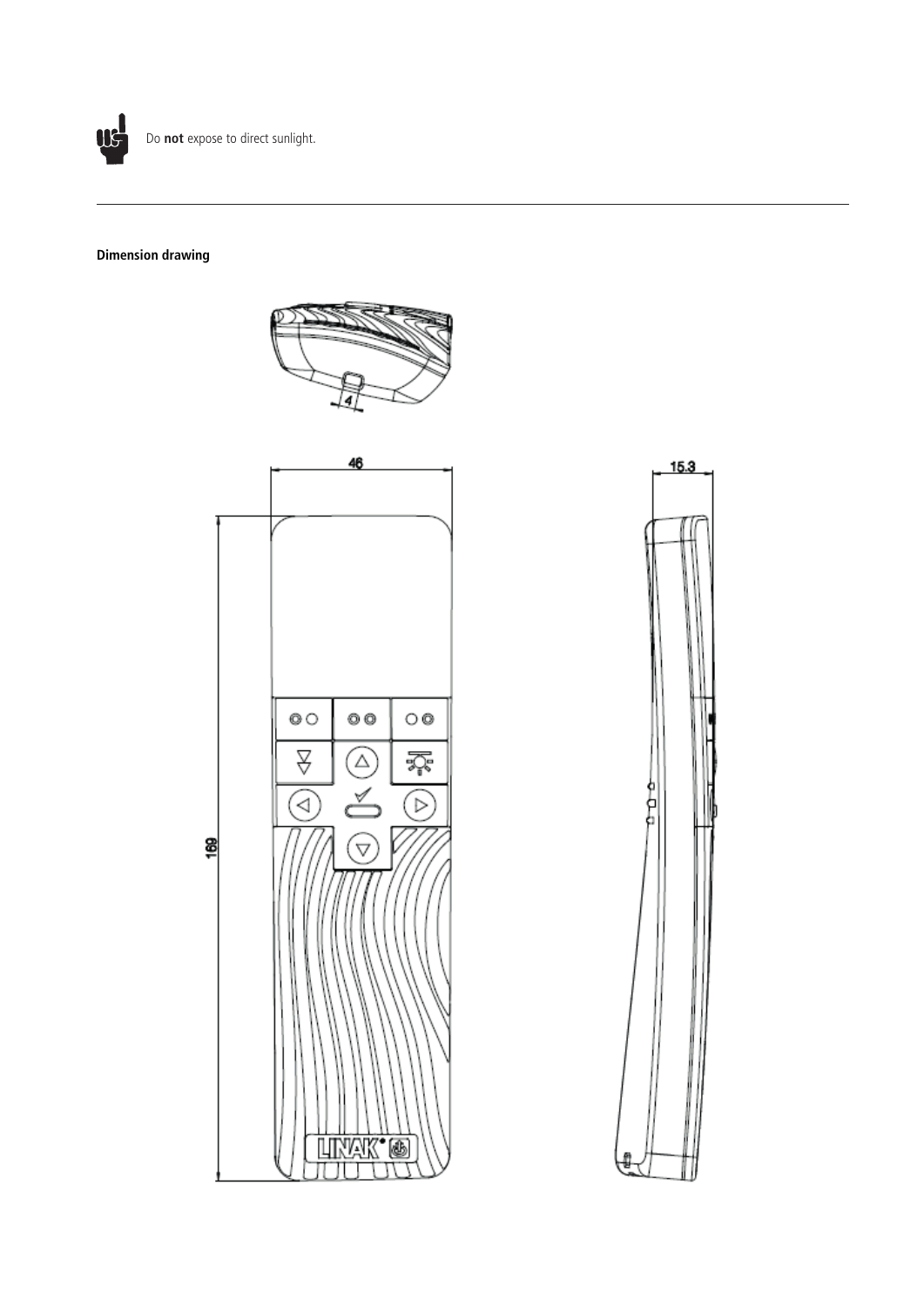**Accessory HC40STAND001**





An accessory to give the HC40 TWIST™ a base on the bed side table. Colour: Black RAL9005. Item number: HC40STAND001

# **Dimension drawing**